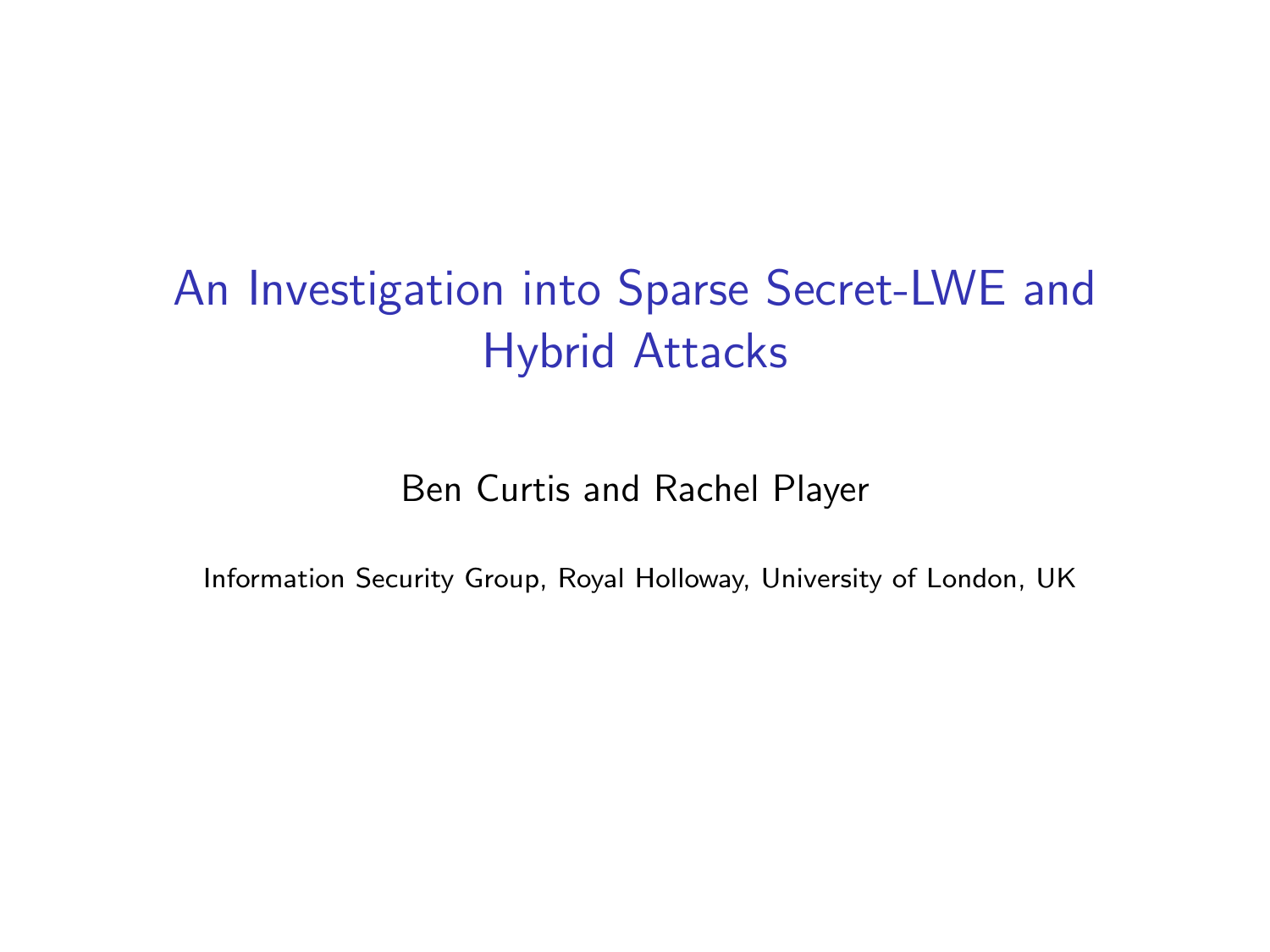## Learning with Errors Refresher



Search: Given  $(A, b)$ , aim is to recover s

Decision: Decide if pairs  $(A, b)$  are formed as above or uniformly at random

O. Regev. On lattices, learning with errors, random linear codes, and cryptography. In STOC, 2005.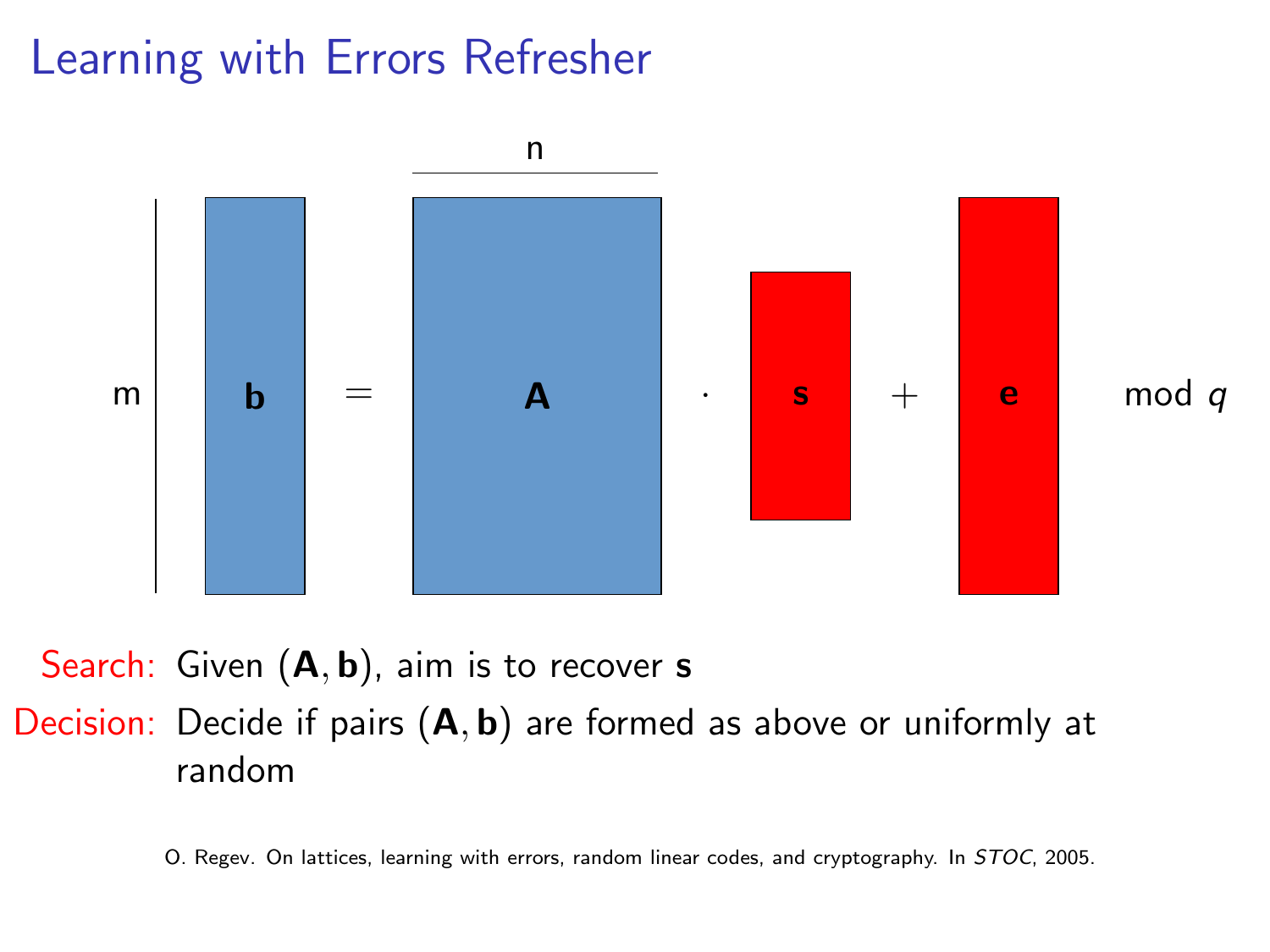Sparse-secret LWE typically considers LWE secrets with small entries and a low Hamming weight e.g.

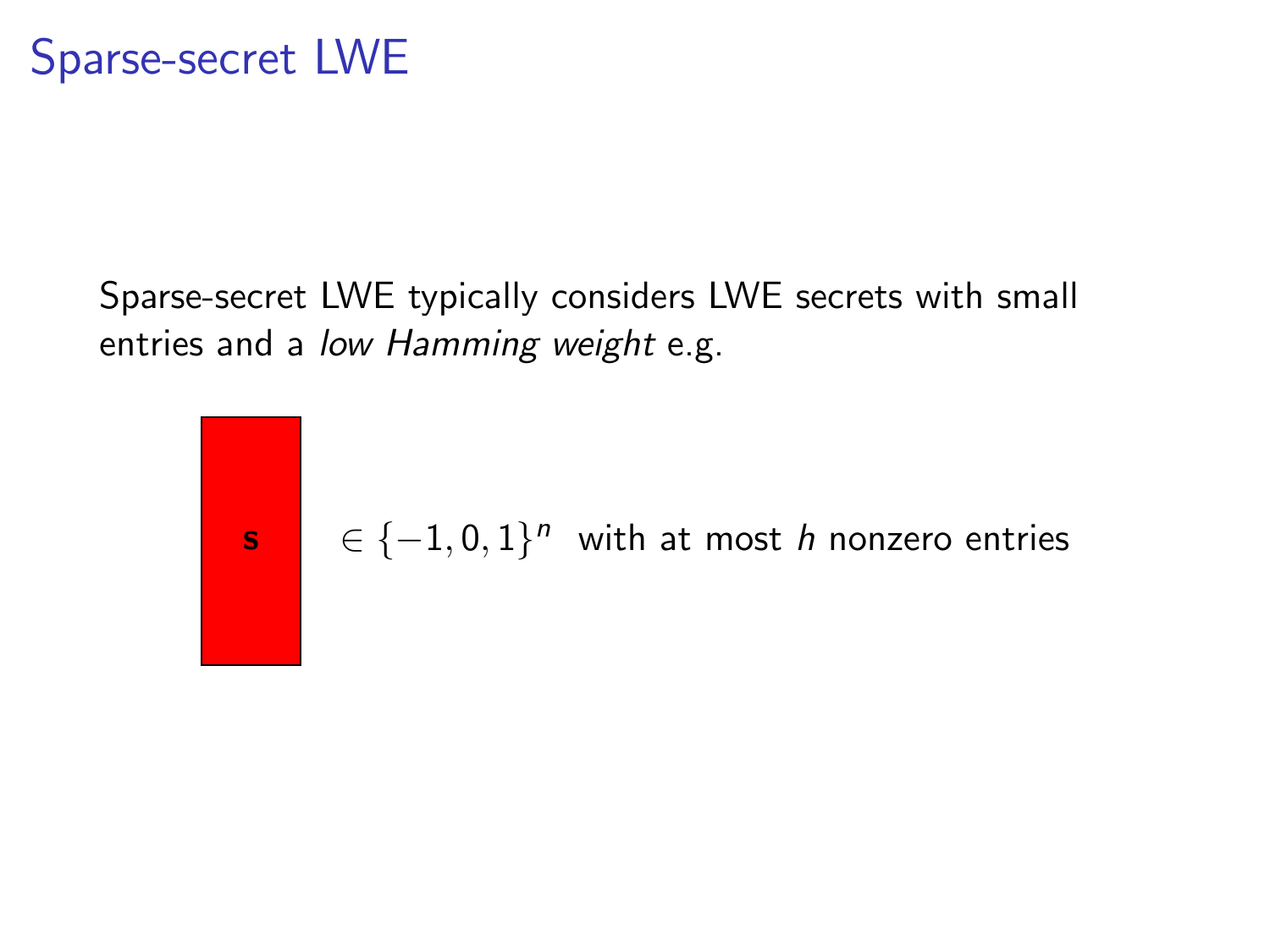The currently standardised parameters are formatted as tables, generated with the following methodology:

A target security level  $\lambda \in \{128, 192, 256\}$ , power-of-two ring dimension *n* and standard deviation  $\sigma \approx 3.2$  is fixed The LWE Estimator is used to find the maximal modulus  $q$ achieving security level  $\lambda$  for the given  $(n, \sigma)$ 

The usvp, dec, and dual attacks (i.e. the default output of the Estimator) are considered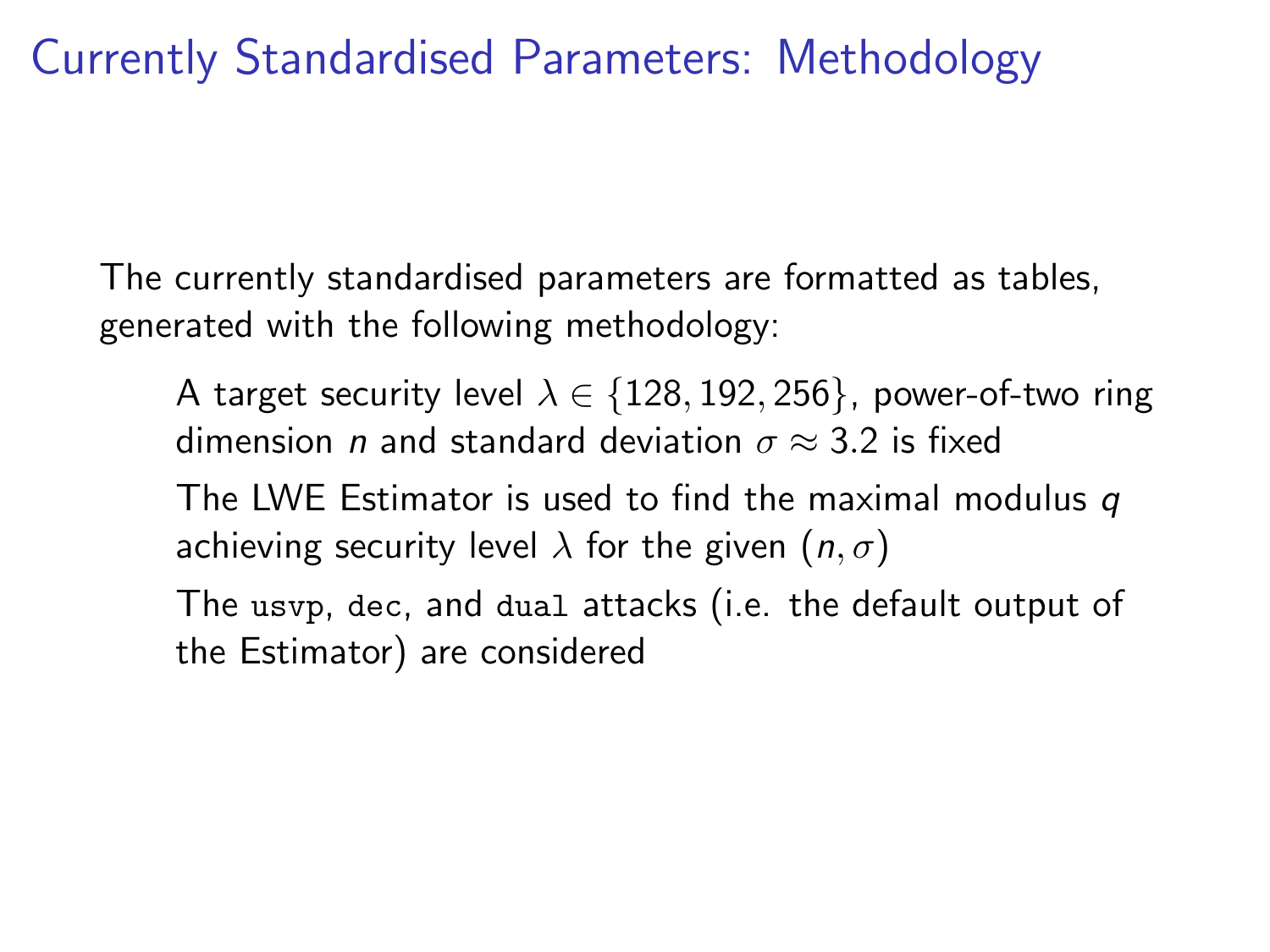#### Currently Standardised Parameters: Tables

| n     | log q | $\alpha$ | usvp           | dec   | dual  | $\lambda$ target |  |
|-------|-------|----------|----------------|-------|-------|------------------|--|
| 1024  | 27    | 8/q      | 131.6          | 160.2 | 138.7 |                  |  |
| 2048  | 54    | 8/q      | 129.7          | 144.4 | 134.2 |                  |  |
| 4096  | 109   | 8/q      | 128.1          | 134.9 | 129.9 | 128              |  |
| 8192  | 218   | 8/q      | 128.5          | 131.5 | 129.2 |                  |  |
| 16384 | 438   | 8/q      | 128.1          | 129.9 | 129.0 |                  |  |
| 32768 | 881   | 8/q      | 128.5          | 129.1 | 128.5 |                  |  |
| 1024  | 19    | 8/q      | 193.0          | 259.5 | 207.7 |                  |  |
| 2048  | 37    | 8/q      | 197.5          | 233.0 | 207.8 | 192              |  |
| 4096  | 75    | 8/q      | 194.7          | 212.2 | 198.5 |                  |  |
| 8192  | 152   | 8/q      | 192.2          | 200.4 | 194.6 |                  |  |
| 16384 | 305   | 8/q      | 192.1          | 196.2 | 193.2 |                  |  |
| 32768 | 611   | 8/q      | 192.7          | 194.2 | 193.7 |                  |  |
| 1024  | 14    | 8/q      | 265.6          | 406.4 | 293.8 |                  |  |
| 2048  | 29    | 8/q      | 259.1          | 321.7 | 273.5 |                  |  |
| 4096  | 58    | 8/q      | 260.4          | 292.6 | 270.1 |                  |  |
| 8192  | 118   | 8/q      | 256.7<br>270.4 |       | 260.6 | 256              |  |
| 16384 | 237   | 8/q      | 256.9          | 264.2 | 259.8 |                  |  |
| 32768 | 476   | 8/q      | 256.4          | 260.2 | 258.2 |                  |  |

Table: Currently standardised LWE parameters at the 128-, 192- and 256-bit security level for uniform ternary secret and estimates of their security against usvp, dec, and dual attacks under the BKZ cost model  $T(\beta, d) = 2^{0.292\beta + 16.4 + \log(8d)}$ , where  $\beta$  is the blocksize and d is the dimension. The best performing attack for each parameter set is highlighted in bold.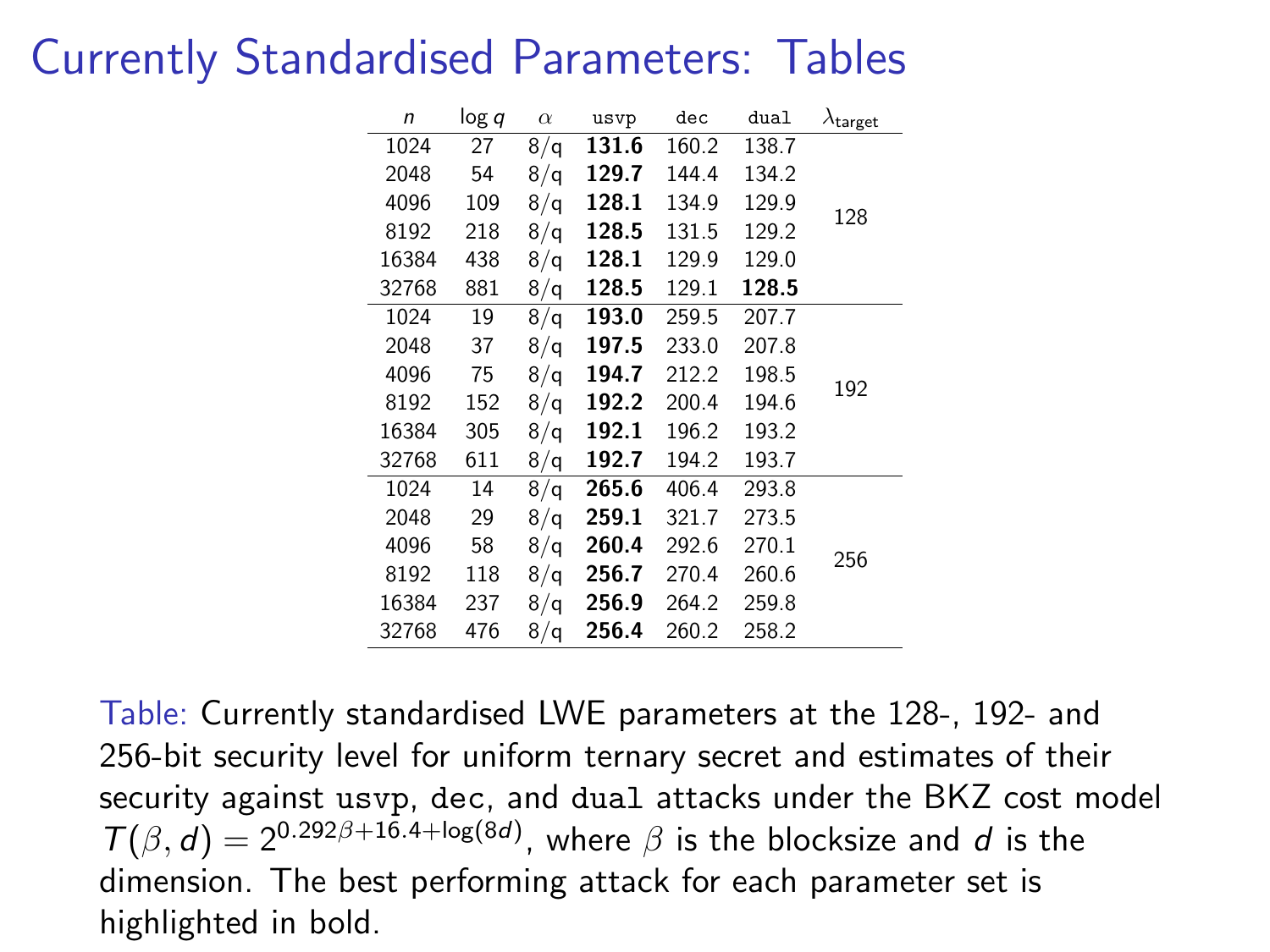#### Hybrid attacks

Combinatorial 'hybrid attacks' apply to small and sparse-secret LWE

Hybrid attacks are not currently supported by the LWE **Estimator** 

We consider the hybrid-dec and hybrid-dual attacks

N. Howgrave-Graham. A Hybrid Lattice-Reduction and Meet-in-the-Middle Attack Against NTRU. CRYPTO, 2007. J. H. Cheon, et al.. A Hybrid of Dual and Meet-in-the-Middle Attack on Sparse and Ternary Secret LWE. IEEE Access 7, 8949789506, 2019.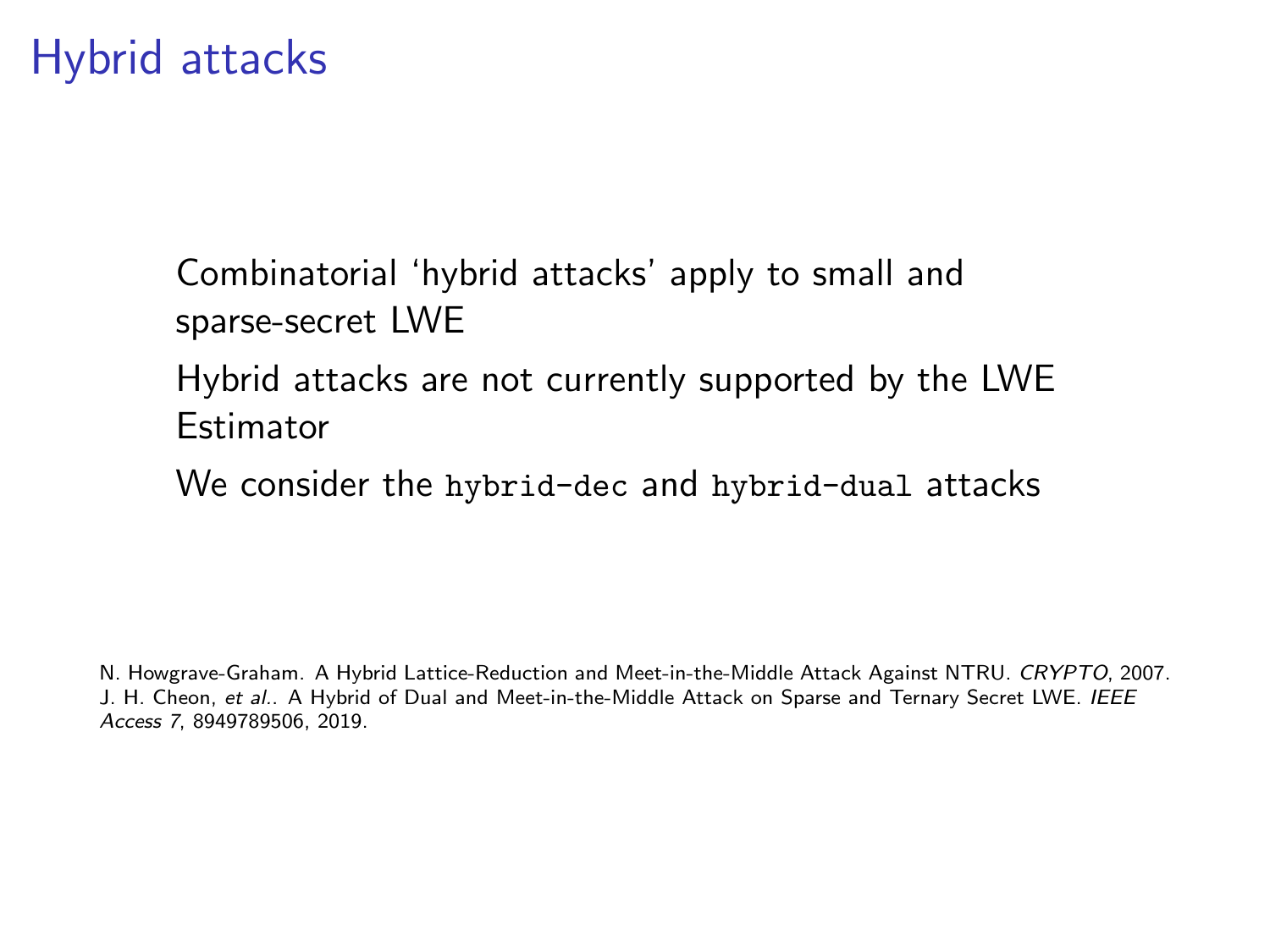## Hybrid Attacks: Intuition



Hybrid Attacks allow for multiple guesses to be made per lattice reduction step - this is *particularly* efficient in the sparse-secret regime.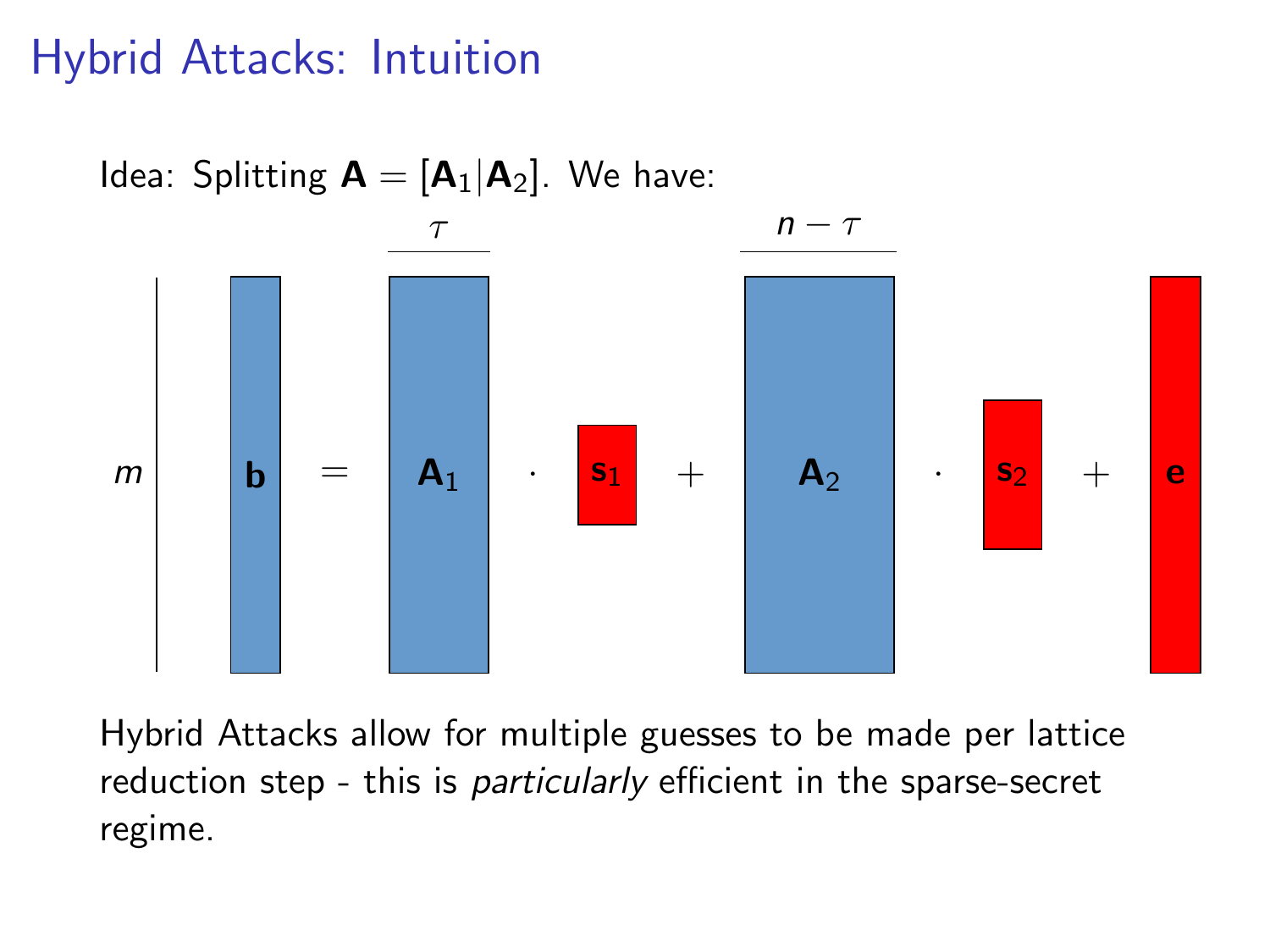#### Security of Current Parameter Sets under Hybrid Attacks

#### Under a conservative analysis of hybrid-dec and hybrid-dual, current params (with uniform ternary secret) are mostly fine.

| $\sqrt{n}$ | log q | $\alpha$ | usvp  | hybrid-dec | hybrid-dual | $\lambda$ target |
|------------|-------|----------|-------|------------|-------------|------------------|
| 1024       | 27    | 8/q      | 131.6 | 138.7      | 129.6       |                  |
| 2048       | 54    | 8/q      | 129.7 | 135.2      | 131.7       |                  |
| 4096       | 109   | 8/q      | 128.1 | 131.3      | 128.7       | 128              |
| 8192       | 218   | 8/q      | 128.5 | 130.2      | 128.6       |                  |
| 16384      | 438   | 8/q      | 128.1 | 130.6      | 128.1       |                  |
| 32768      | 881   | 8/q      | 128.5 | 130.4      | 128.3       |                  |
| 1024       | 19    | 8/q      | 193.0 | 204.9      | 186.4       |                  |
| 2048       | 37    | 8/q      | 197.5 | 208.3      | 197.9       |                  |
| 4096       | 75    | 8/q      | 194.7 | 201.8      | 193.5       | 192              |
| 8192       | 152   | 8/q      | 192.2 | 197.2      | 192.8       |                  |
| 16384      | 305   | 8/q      | 192.1 | 198.2      | 192.4       |                  |
| 32768      | 611   | 8/q      | 192.7 | 199.2      | 193.1       |                  |
| 1024       | 14    | 8/q      | 265.6 | 287.2      | 255.6       |                  |
| 2048       | 29    | 8/q      | 259.1 | 275.0      | 249.5       |                  |
| 4096       | 58    | 8/q      | 260.4 | 272.5      | 258.0       | 256              |
| 8192       | 118   | 8/q      | 256.7 | 263.5      | 258.2       |                  |
| 16384      | 237   | 8/q      | 256.9 | 261.0      | 256.3       |                  |
| 32768      | 476   | 8/q      | 256.4 | 258.8      | 257.0       |                  |

#### Table: Current Parameter Sets with Hybrid Attacks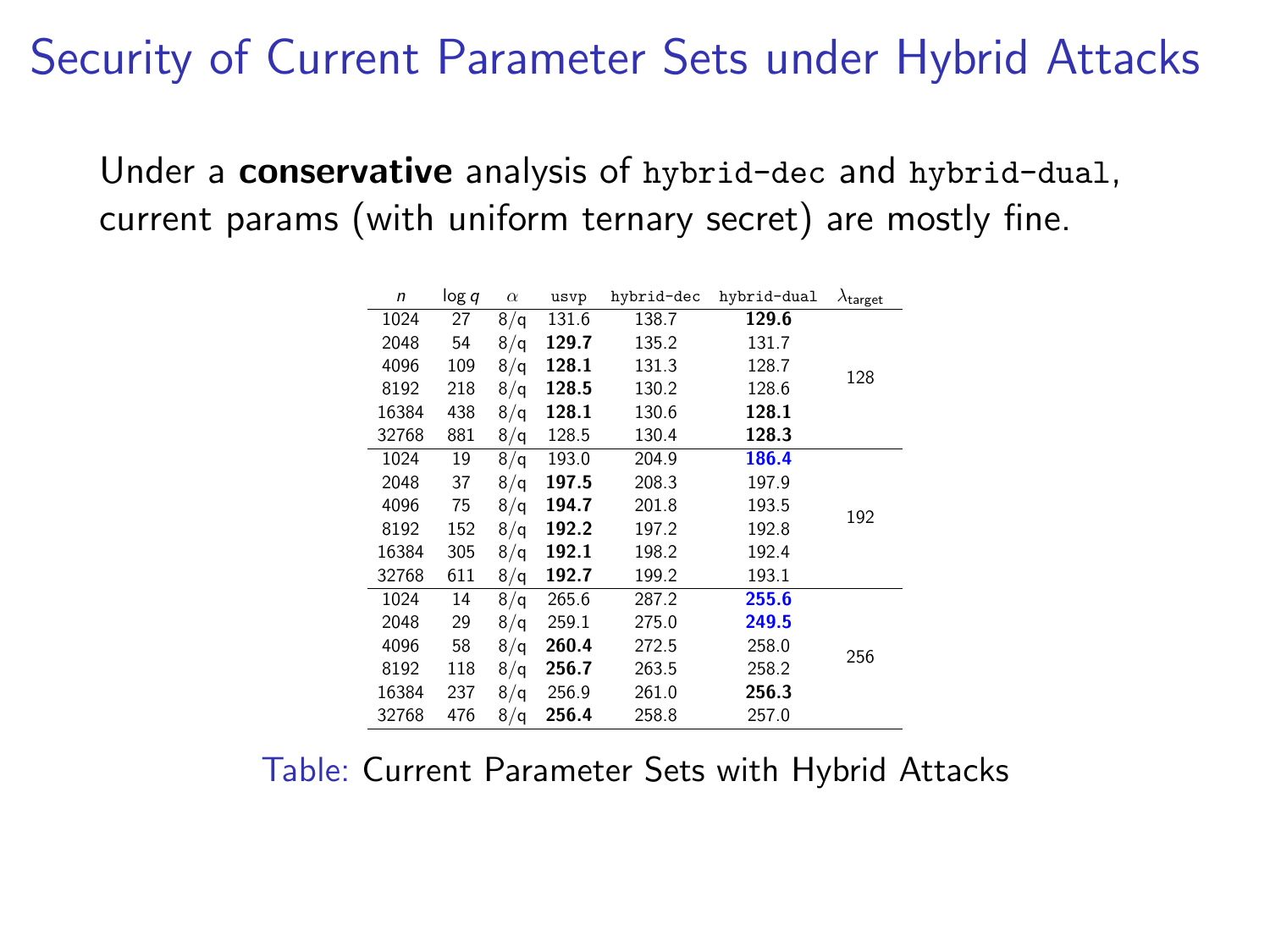#### Sparse Secrets



Figure: A comparison of the usvp, dual, hybrid-dual and hybrid-dec attacks, for the parameter set  $n = 1024$ ,  $q = 2^{40}$  and  $\sigma \approx 3.2$  considering a sparse ternary secret with a variety of Hamming weights  $h \in \{64, 128, 256, 512\}$ .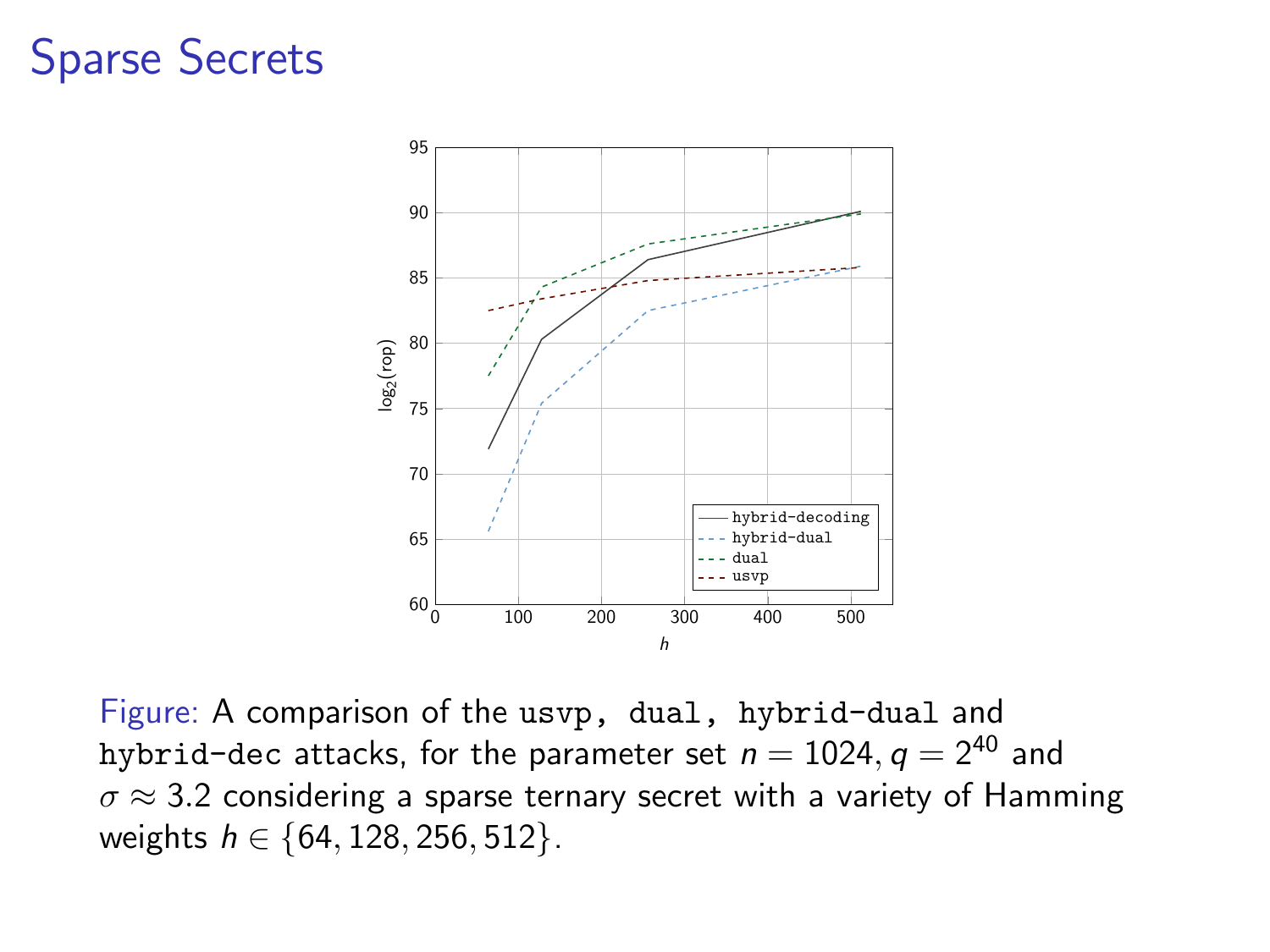## Tables of  $log(q)$  for Varying Sparsity

| $\sqrt{n}$ |     |                |     |     |     | $\lambda$ $h = \frac{\lambda}{2}$ $h = \frac{3\lambda}{4}$ $h = \lambda$ $h = \frac{3\lambda}{2}$ Current Standard |
|------------|-----|----------------|-----|-----|-----|--------------------------------------------------------------------------------------------------------------------|
| 1024       | 128 | 14             | 19  | 21  | 23  | 27                                                                                                                 |
|            | 192 | 9              | 13  | 14  | 16  | 19                                                                                                                 |
|            | 256 | $\overline{7}$ | 10  | 11  | 12  | 14                                                                                                                 |
| 2048       | 128 | 27             | 37  | 41  | 46  | 54                                                                                                                 |
|            | 192 | 19             | 26  | 29  | 32  | 37                                                                                                                 |
|            | 256 | 15             | 19  | 22  | 24  | 29                                                                                                                 |
| 4096       | 128 | 55             | 74  | 83  | 92  | 109                                                                                                                |
|            | 192 | 37             | 52  | 57  | 64  | 75                                                                                                                 |
|            | 256 | 30             | 39  | 44  | 49  | 58                                                                                                                 |
| 8192       | 128 | 111            | 148 | 171 | 186 | 218                                                                                                                |
|            | 192 | 84             | 100 | 114 | 130 | 152                                                                                                                |
|            | 256 | 60             | 79  | 89  | 98  | 118                                                                                                                |
| 16384      | 128 | 223            | 300 | 342 | 377 | 438                                                                                                                |
|            | 192 | 157            | 201 | 232 | 265 | 305                                                                                                                |
|            | 256 | 115            | 161 | 176 | 202 | 237                                                                                                                |
| 32768      | 128 | 496            | 619 | 699 | 767 | 881                                                                                                                |
|            | 192 | 350            | 411 | 479 | 523 | 611                                                                                                                |
|            | 256 | 263            | 313 | 361 | 408 | 476                                                                                                                |

Table: The reduction in bitsize log q of the modulus q required to retain the desired level of security against dual, usvp, hybrid-dual and hybrid-dec, under our assumptions, when using a sparse ternary secret compared to a uniform ternary secret considering the BKZ cost model  $T_{\text{BKZ}}(\beta, d) = 2^{0.292\beta + 16.4 + \log(8d)}$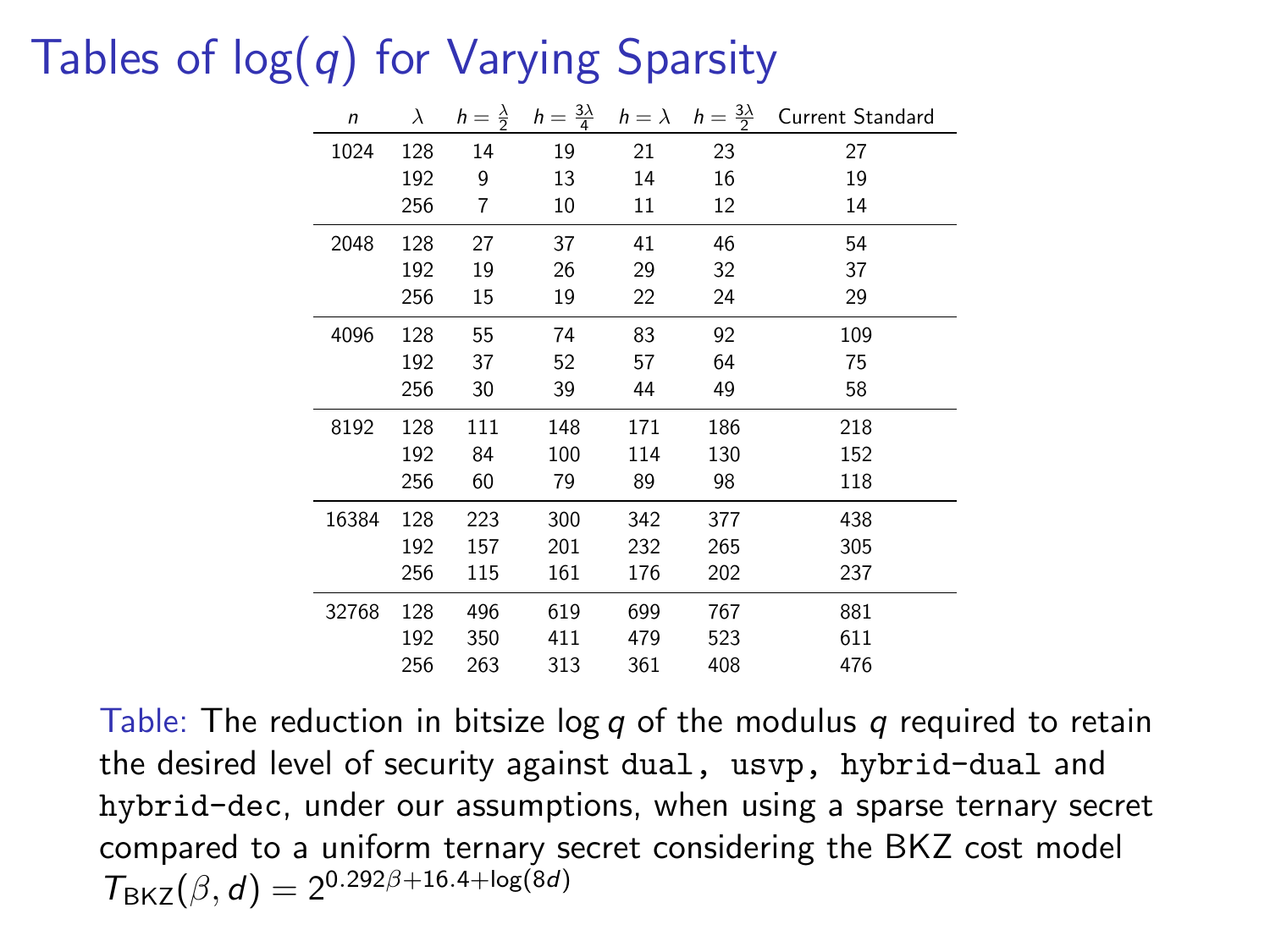# Discussion (1)

Rationale for standardising secure parameters

Should the recommendation of parameters be lead by implementation choices / requirements?

Historically this has been the case, e.g. power-of-two  $n$ ,  $\sigma = 3.19$ 

Alternatively, the Standard could encourage implementors to select parameters we are confident about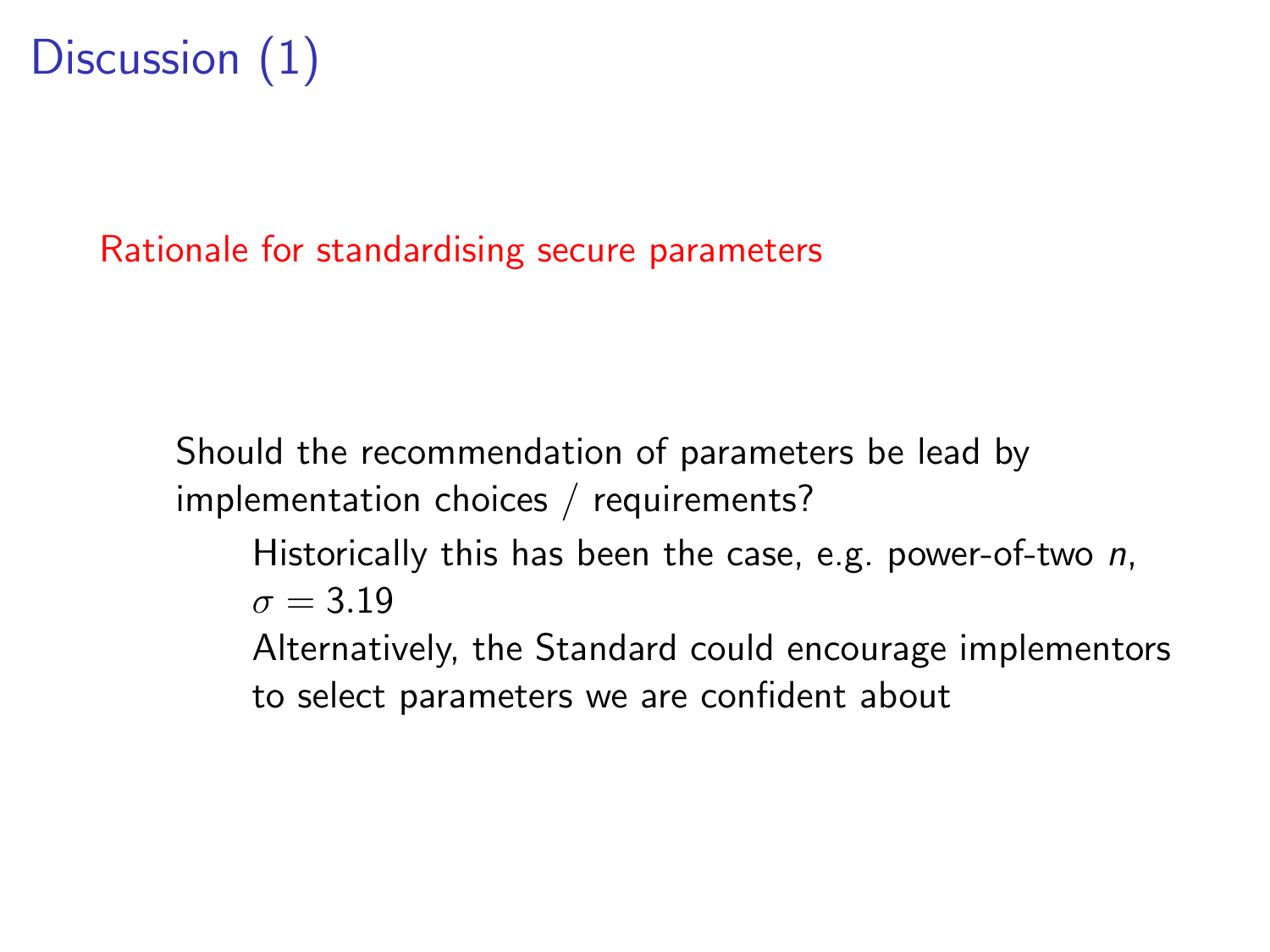

Should we standardise sparse-secret parameter sets?

If yes, is there an appropriate sparseness that balances performance (e.g. practicality of bootstrapping) with security?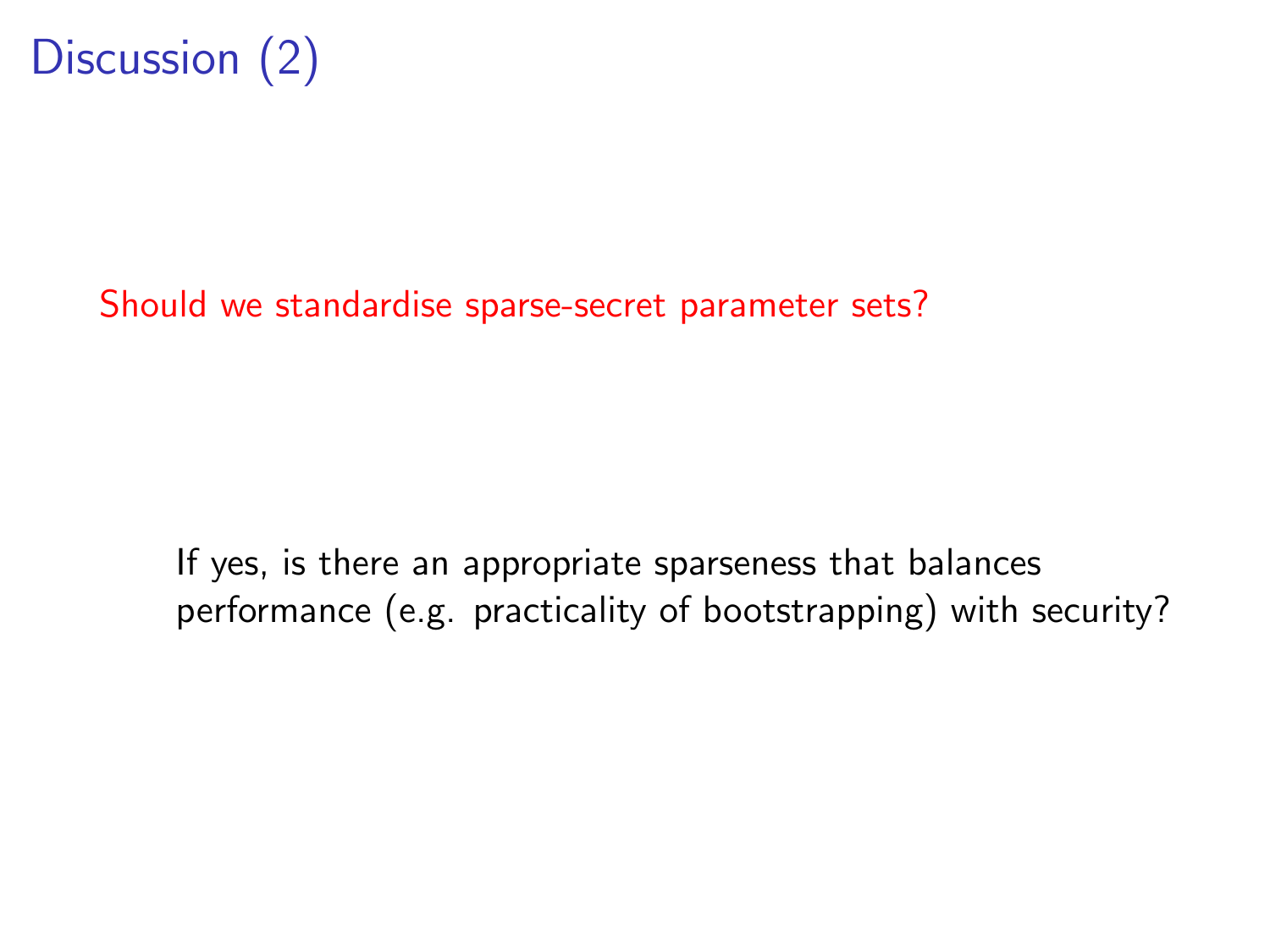# Discussion (3)

#### Is the existing methodology for the Standard reasonable?

At present, sets of LWE parameters themselves are standardised

Is it better to standardise the methodology?

Would we have to standardise a BKZ cost model? Should we include Hybrid Attacks?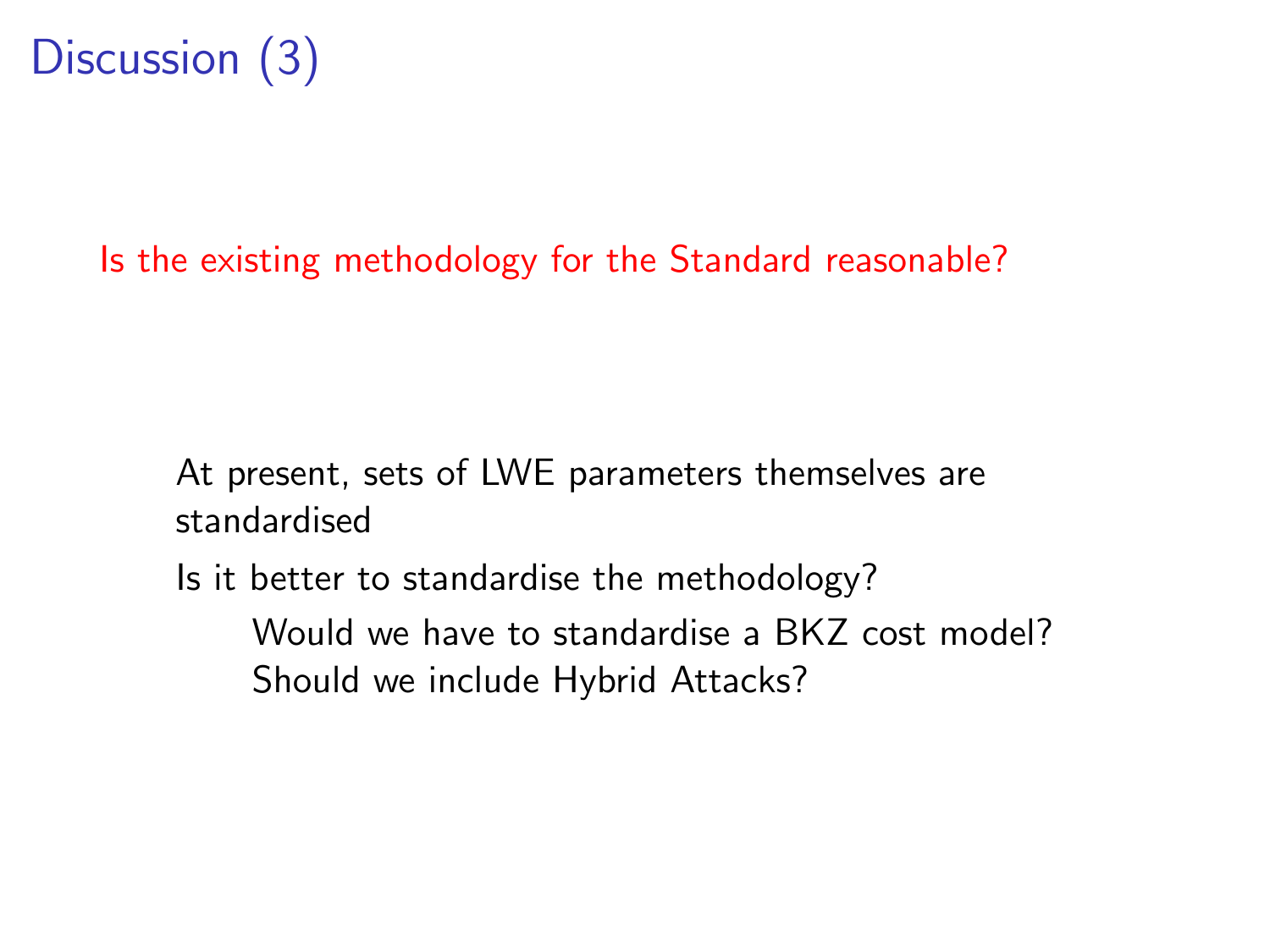## Discussion Summary

- 1. Rationale for standardising secure parameters
- 2. Should we standardise sparse-secret parameter sets?
- 3. Is the existing methodology for the Standard reasonable? ...Any other comments / questions?